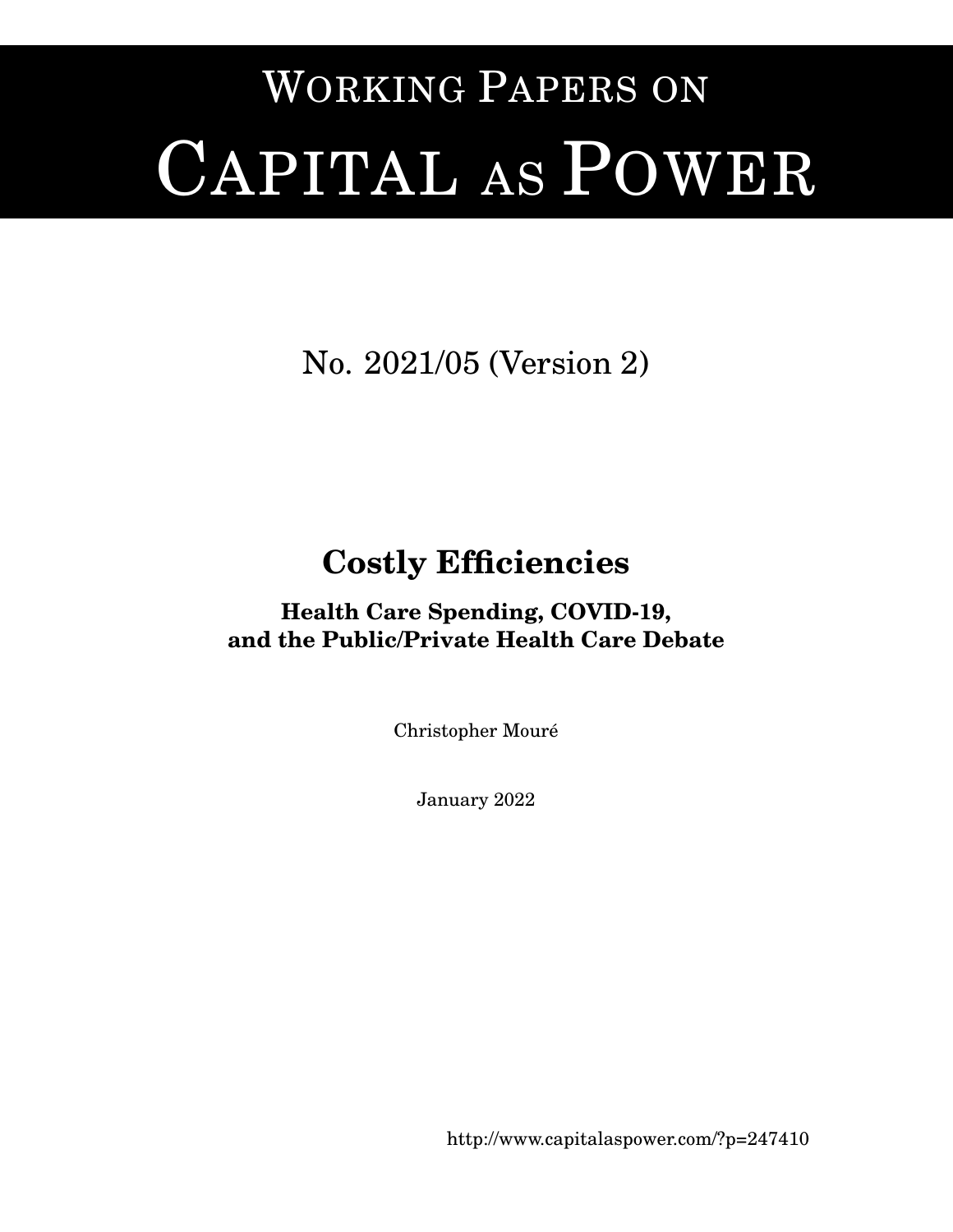# **Costly Efficiencies: Health Care Spending, COVID-19, and the Public/Private Health Care Debate**

### Christopher Mouré

The debate around public versus private health care often turns on cost – that is, on how to reduce costs, and particularly government expenditure, when it comes to health care. Proponents of private health care often claim that the private sector is more efficient and therefore more cost-effective (Challinor 2016, 18;). In arguing that public health care costs are unsustainable, they imply that the private sector will deliver better results at lower cost, usually citing private sector innovation as the relevant difference between the two forms of provision (Challinor 2016, 13). For instance, in a 2016 white paper from the Ontario Chamber of Commerce, the author argues that two of the main challenges facing Ontario's health system are "unsustainable growth in government health costs that is being managed by artificially limiting spending growth, rather than increasing efficiency" and "a fertile health and life sciences sector that… has too fewopportunities to bring their innovations to market" (Challinor 2016, 5).

The validity of such claims is difficult to measure, as every country's health care system has its own unique characteristics and there are many ways in which public and private actors collaborate to deliver health services. However, the COVID-19 pandemic offers a unique opportunity for cross-country analysis: the same public health crisis, happening at the same time, across nearly every country in the world. As such, it is possible that any patterns which emerge from such analysis could point to underlying differences between private and public health care more broadly. In addition, national health care systems now operate in a world characterized by the frequent emergence of globe-spanning infectious disease. As Margaret Chan, former director general of the WHO wrote in 2007, "Population growth, incursion into previously uninhabited areas,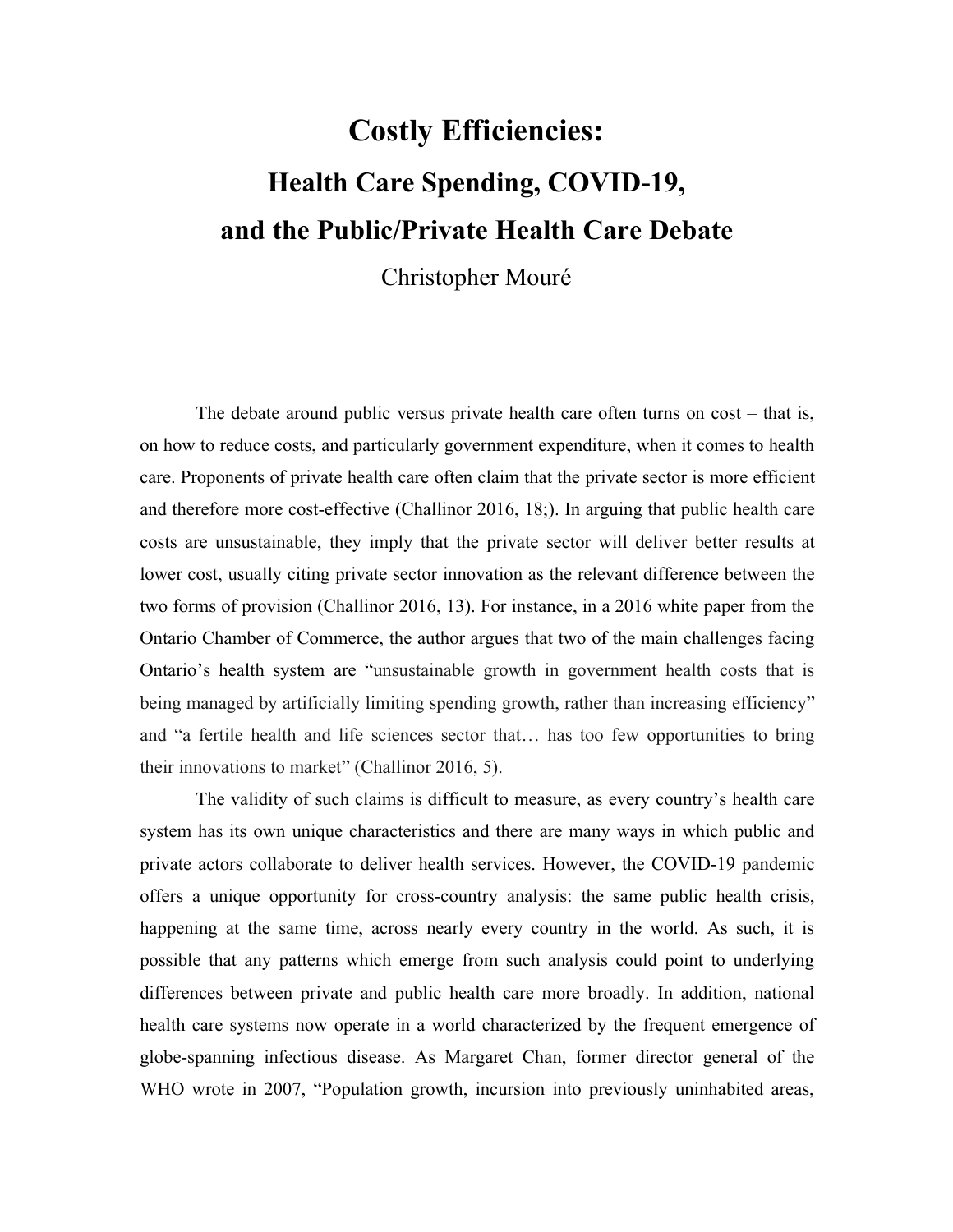rapid urbanization, intensive farming practices, environmental degradation, and the misuse of antimicrobials have disrupted the equilibrium of the microbial world," resulting in a situation in which "new diseases are emerging at the historically unprecedented rate of one per year" (WHO 2007, vi). Thus, the study of how differently organized health care systems have reacted to the COVID-19 pandemic isboth timely and appropriate to the public/private health care debate. With these considerations in mind, this paper contributes to this debate by examining the theoretical and empirical relationship between health costs and health outcomes in the context of the COVID-19 pandemic. It proposes an alternative political economic framework – capital-as-power (hereafter CasP) – for understanding how the provision of health care affects the relationship between health care costs and health outcomes, arguing that private health care realizes profits through the strategic limitation of health services. It presents empirical evidence suggesting that in countries which rely more heavily on private health care, higher overall health care expenditure predicts more severe COVID-19 outbreaks, contradicting the argument that private health care services are more cost-efficient or will lead to better health outcomes at a lower cost.

The paper is divided into four sections. First, I explain how the CasP theoretical approach differs from conventional health economics in its analysis of the logic of business, in arguing that profit accrues through the strategic limitation of industrial capacity. In the health care sector, this occurs in three general ways: by redirecting resources from essential and widely used services to only the most profitable services; by reducing capacity; and in times of crisis, by raising prices and refusing to treat patients who cannot afford to pay. In the second section, I give qualitative evidence from Italy and India showing how each of these limitations occurred leading up to and during the pandemic, exacerbating its effects. Third, I explain the methodology behind the quantitative analysis and address limitations to the data. Fourth, I present the results of the study, which suggest that as private provision of health care expands, overall health care expenditure becomes positively correlated with more severe COVID-19 outbreaks. From the perspective of private sector proponents, this result makes little sense, as greater private sector input is understood to lower costs and improve health. From a CasP perspective, however, the result makes perfect sense: higher costs and worse outcomes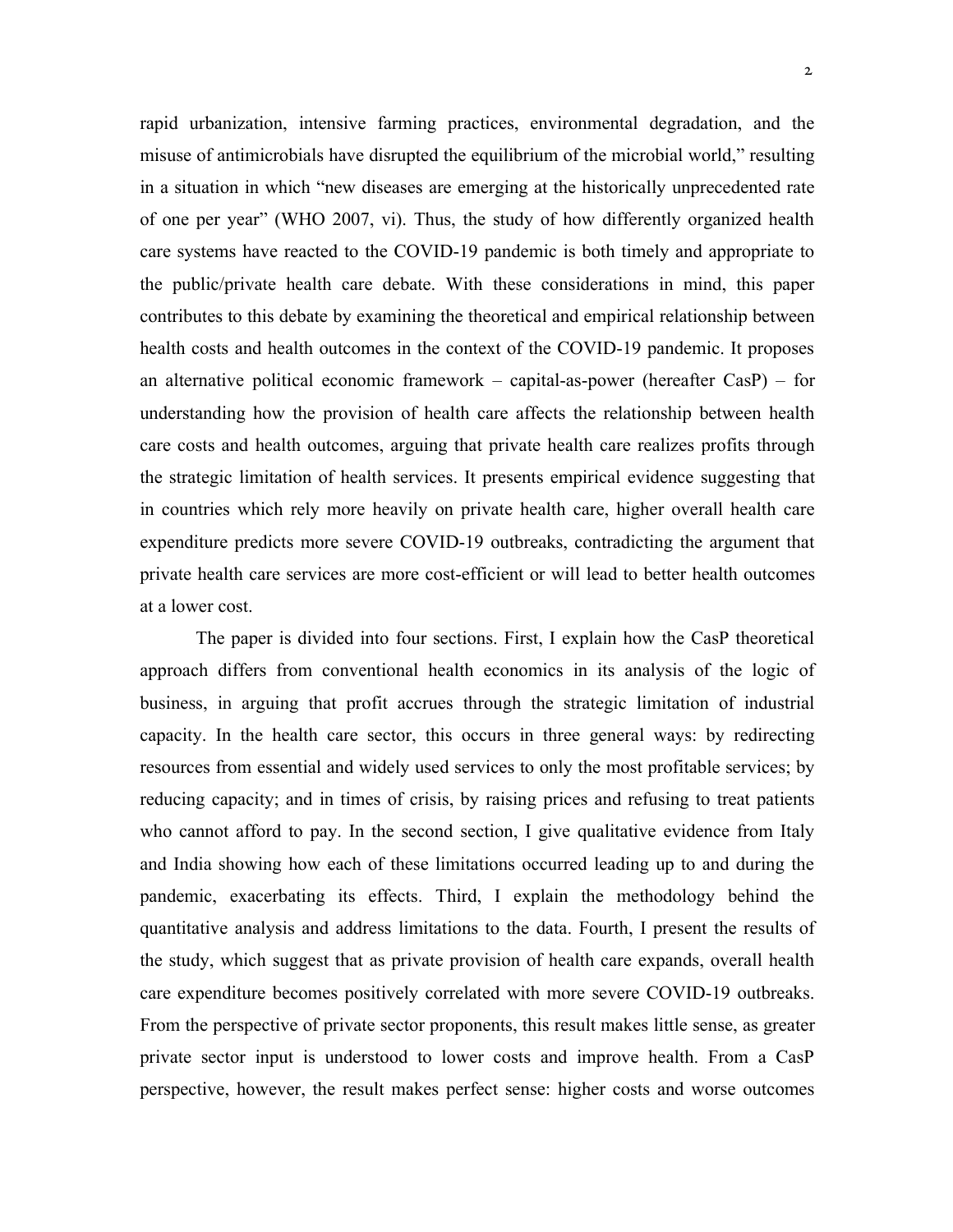are twin expressions of the strategic limitation of health care provision by private business.

## **Two approaches to the logic of business: neo-classical and capital-as power**

In the conventional view of health economics, markets are understood as more efficient in allocating resources than the government, because competition between private actors is assumed to increase efficiency and lower costs (Rosenthal and Newbrander 1996, 207-208). The government, on the other hand, lacking competitors, has little incentive to lower costs or become more efficient (Gerdtham, Søgaard, Andersson, and Jönsson 1992, 6). As James Capretta and Kevin Dayaratna (2013) of the Heritage Foundation write, "a market-driven health system would work as one would expect it to—driving out waste and inefficiency and rewarding high quality and lower costs with greater market share." From this point of view, in a health system with greater reliance on private sector health care, increased competition (both between private providers and between private providers and the government) will increase efficiency, resulting in the same or better health outcomes at a lower cost.

In addition, proponents of private health care argue that if health care users were forced to pay more for health care, they would also *use* health care services more efficiently (Nix and Senger 2012). For instance, Kathryn Nix and Alyene Senger (2012) argue that US health care costs are high because users "are insulated from the cost of health care." Similarly, citing a RAND study by the economist Joseph Newhouse, Dayaratna (2013) argues that health care users "overconsume" health care when it is offered for free. When costs are shared between insurers and users, on the other hand, users are more careful about accessing services, reducing unnecessary costs (Dayaratna 2013). In sum, private health care is more efficient for two reasons. First, the introduction of open-ended financial incentives leads private firms to develop more efficient systems, pocketing the difference in profit. However, the gains made from increasing efficiency supposedly out-weigh the share of income which is not reinvested in expanded production. Second, placing a higher cost burden on individuals causes them to think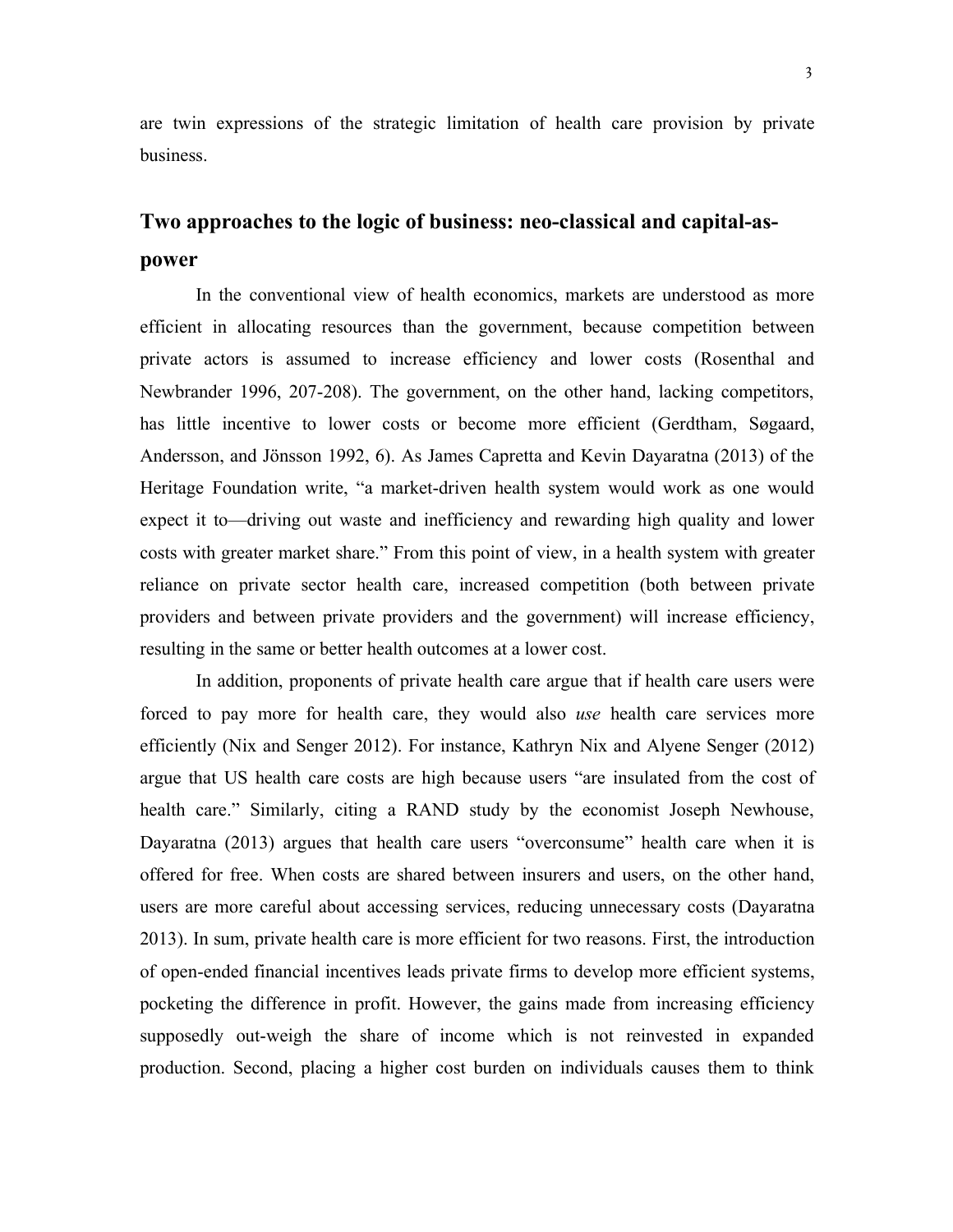more carefully about what health services they really need, reducing unnecessary (and thus wasteful) consumption of health care.

The CasP approach, developed by Jonathan Nitzan and Shimshon Bichler, takes a different perspective. Building on the insights of the early twentieth century sociologist Thorstein Veblen, Nitzan and Bichler (2009, 233-235) argue that business profits are realized not through 'added-value', but through the strategic limitation, or 'sabotage', of industrial capacity and human wellbeing. This limitation is usually only partial, as too great a degree of sabotage causes excess stagnation and lower earnings (237). In effect, the normal run of business is to charge only "what the traffic will bear" (Veblen 1908, 107). Because the expectation of a 'normal' rate of return on investment is all but accepted as natural in capitalist societies, this partial limitation on the full utilization of industrial capacity becomes largely invisible – a mundane 'cost of doing business' (Nitzan and Bichler 2009, 242).

Nitzan and Bichler (2009, 233) argue that this limitation by business interests takes two broad forms. The first, and harder to empirically measure, is the shaping and redirecting of industry toward more profitable ends. In the health care sector, this may take the form of the development of expensive pharmaceuticals of questionable utility, or of allocating hospital resources away from essential services like emergency rooms and toward only the most profitable and specialized services (235). The second, and more easily observable form of limitation is the systematic under-utilization of capacity (235). One such limitation relevant to our discussion would be the fewer numbers of hospital beds found in private hospitals relative to their public counterparts (Buzelli and Boyce 2021, 502).

#### **Qualitative evidence of health care industry limitations by business**

This section uses the examples of Italy and India to illustrate how, leading up to and during the pandemic, health care businesses strategically limited the provision of health care in the two general ways described above, exacerbating the outcome of the pandemic in those areas.

In a recent paper, Maria Luisa Buzelliand Tammy Boyce (2021, 501) argue that "the privatization of the NHS contributed to making Italy more vulnerable and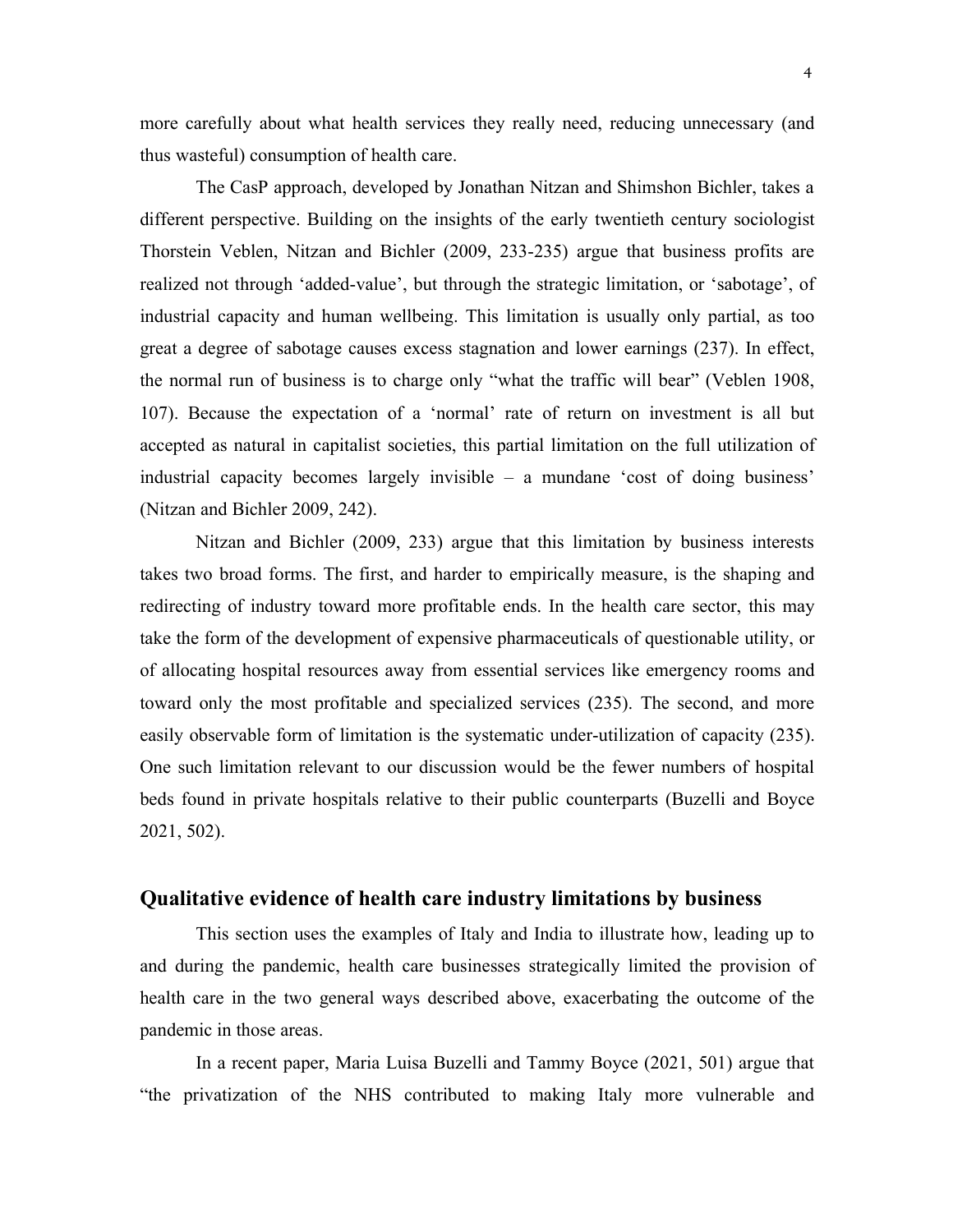unprepared to tackle the COVID-19 pandemic." They note that over the last decade, Italy has simultaneously pursued a strategy of cost-cutting and encouraging the expansion of private health care across the country, leading to a large reduction in public health services and to increased reliance on the private sector (502). These policies directly amplified the severity of the pandemic in Italy. While these policies can also be viewed as an effort by the Italian government to make private health care more profitable, private health services providers themselves also contributed to the crisis in a number of ways which, from a CasP perspective, can be conceptualized as forms of strategic limitation or 'sabotage' (Nitzan and Bichler 2009, 223).

First, private health care providers shape the health care industry by directing resources toward more profitable services and away from less profitable ones. Buzelli and Boyce (2021, 502) write that "private hospitals in Italy provide a limited range of services compared to public hospitals," which "ensure the private sector high returns." These services include "diagnostic procedures (e.g., laboratory tests), pharmaceuticals, specialist outpatient care, nonurgent interventions, residential care, and rehabilitation assistance," for which the hospitals are able to charge high prices because of their specialized nature (502). Plagg (2021, 3988) notes that while Lombardy "has been increasingly investing in specialist medical care," it has only .74 primary care physicians (GPs) per 1000 residents, half the number of France or Germany. Despite having the highest average gross salary of any region, highly privatised Lombardy saw excess mortality rates 5 times higher than neighboring Veneto in the early months of the pandemic (Varella 2021; Plagg 2021, 3988). Public hospitals, on the other hand, "provide a broader range of health services," including "almost all emergency care in Italy" (Buzelli and Boyce 2021, 502). The private sector focus on high margin services to the exclusion of other health services essential to public well-being places a heavier burden on public services, for instance when emergency rooms are used for non-urgent health concerns because they provide care free of charge (Plagg 2021, 3988). This has the effect of undermining the overall capacity of the health system.

Second, Buzelli and Boyce (2021, 502) note that private hospitals in Italy contain fewer hospital beds on average. In Lombardy, private hospitals have less than a third of the hospital beds as public hospitals, despite their greater number (502). In the whole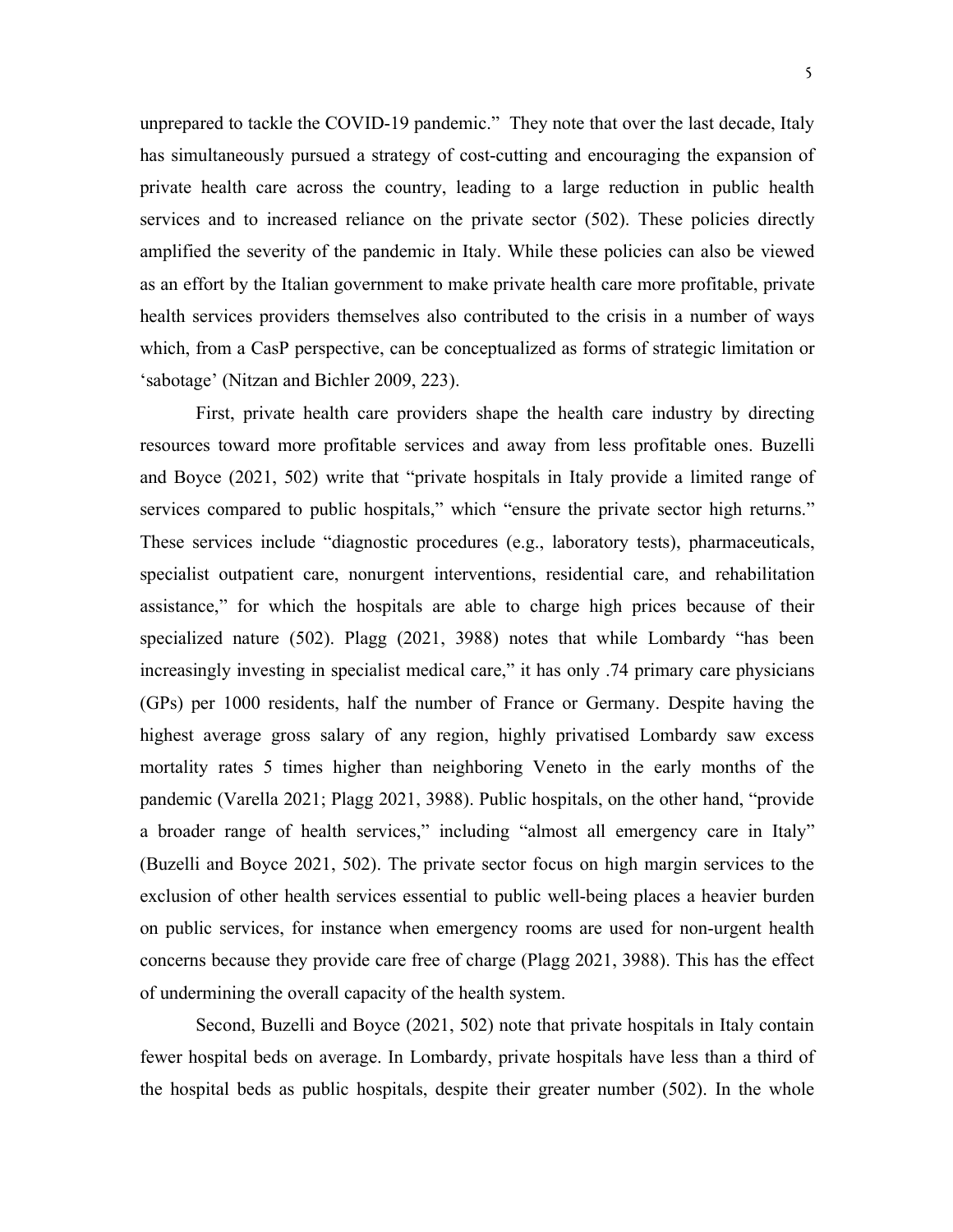country, "public hospitals provided 107,435 more beds than the private health sector, despite there being only 36 more public hospitals compared to private facilities" (503). In this case, the lower bed count can be understood as intentional under-utilization, the second form of limitation. The issue is not a physical lack of beds *per se* – the Italian public hospital system eliminated almost 20,000 beds between 2010-2017 – but that a reduction of service below full utilization is a basic precondition for profit (Nitzan and Bichler 2009, 236).

India is much more heavily reliant on private sector health care than Italy (Thiagarajan 2020, 1). There are more than twice the number of private hospitals as public, and over 80% of the population is uninsured (1). While public health care treatment is free, lack of funding and varying quality of care "serves to drive desperate patients towards private care" (1). Despite the clear need for health services during a pandemic, overcharging has been rampant and corporate hospitals have strongly resisted efforts to cap prices for COVID-19 treatment or offer free or subsidized services (1). Commenting on the widespread failure of private health care in India, Williams (2020, 3) writes that the country "has been particularly plagued by private hospitals refusing treatment as the public hospital systems in many states have been overrun" and that "patients have died, sometimes outside hospital doors, after failing to gain admission to multiple hospitals." Despite emergency actions by municipal, state and the national government, including the "sequestration of hospitals, enforced openings, prosecution and other measures," Williams reports that firms were still "routinely breaching price caps and gouging, turning away COVID patients and hoarding beds" through September 2020, when the article was written (3).

The widespread acceptance of the legitimacy of private sector involvement in health care by international organizations like the World Bank and WHO has led to the argument that such behaviour is an unavoidable outcome of the crisis, rather than an inherent feature of capital accumulation (Hellowell 2020). For instance, in the WHO's report on "Supporting Private Sector Engagement During COVID-19: WHO's Approach," senior health system advisor David Clarke argues that "emergency legislation, compounded by weak health systems and regulation, can limit the private sector's role," ignoring the role that emergency legislation played, not in limiting, but in greatly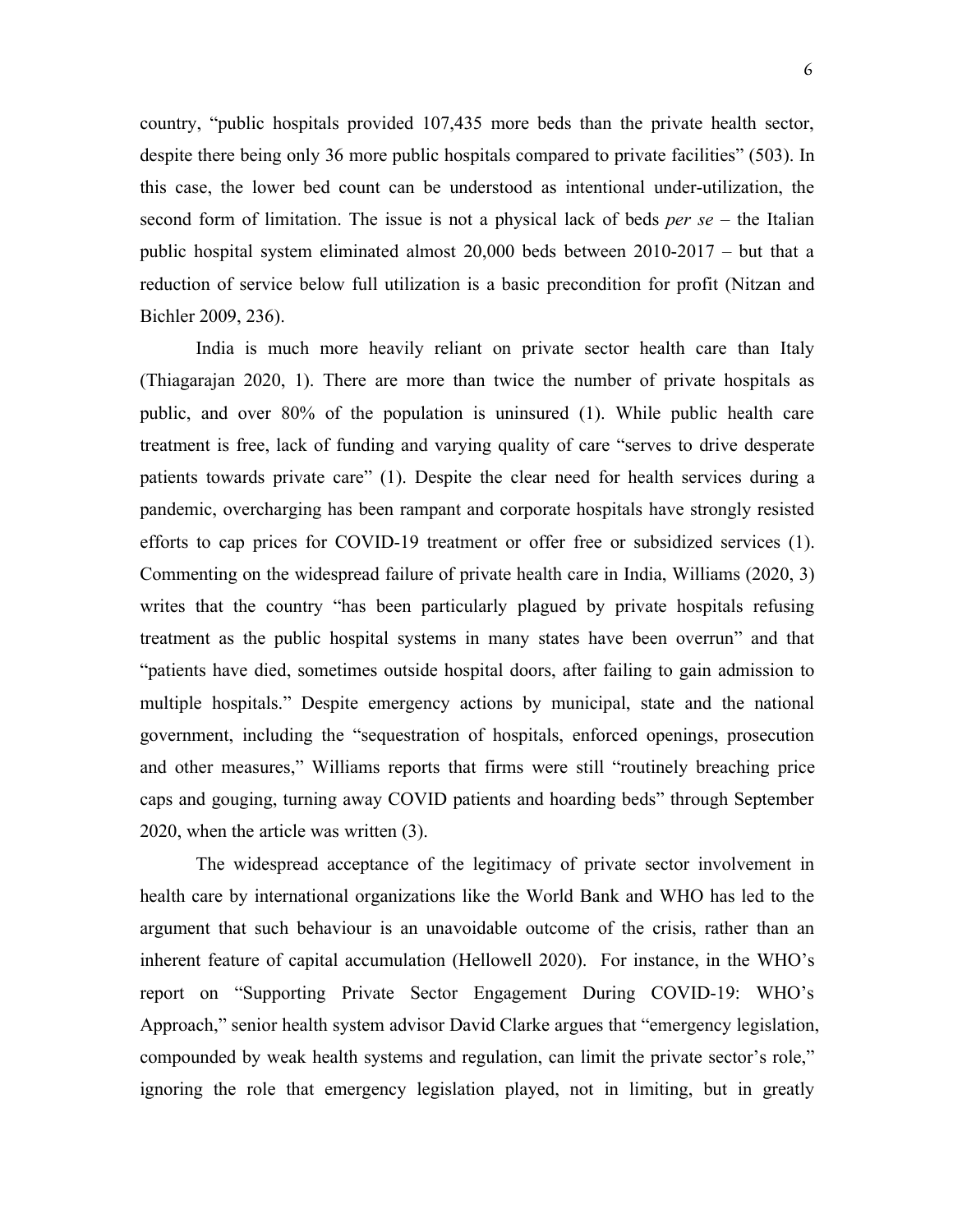expanding the private sector role, including by legally forcing the private sector to provide emergency services – not only in India, but in many countries including Malaysia, the Philippines, Indonesia, Thailand, and Egypt (WHO 2020, 3; Williams 2020, 3). From a CasP perspective, however, the behaviour of private health care providers in India is hardly surprising. As Nitzan and Bichler (2009, 378) point out, stagflation, or generalized price inflation in combination with the reduction of industrial capacity, goes hand in hand with social crises. In the case of India's private hospitals, the pandemic provided an opportunity for an extraordinary level of sabotage of the provision of essential health care. To be fair, one could argue that many of these businesses had no choice but to raise prices and limit treatments to offset loss of revenues. Yet such an argument affirms the fundamental nature of the relationship between profit and provision: regardless of their 'necessity,' profits *could only be realized* through strategic limitations on provision of care. The greater the crisis, the greater the 'need' for private health care providers to sabotage health care provision to remain profitable.

#### **Methodology and limitations ofquantitative study**

One major issue facing any quantitative comparison of health care systems during the pandemic is that health care systems are only one factor in determining the pandemic's effects. Social welfare provisions, government emergency responses, and cultural attitudes and practices, to name just a few factors, all had a role to play in the severity of the impact of COVID-19. For instance, high death tolls in countries like the US have been perceived to be the result, not of a failure of the health care system, but of government policy (Altman 2020). The inability to control for such factors is an inevitable limitation on this kind of single-factor analysis. Nonetheless, because the health care system remains of central importance in mitigating the effects of the pandemic, differences in health systems are likely to have had a substantive impact.

A second difficulty is that public and private provision of health care are highly integrated in most, if not all countries, making analysis of public and private health care as wholly separate entities difficult. In one systematic comparison of the performance of private and public health sectors, the authors note that both the funding and organization of national health care systems includes both private and public actors in diverse ways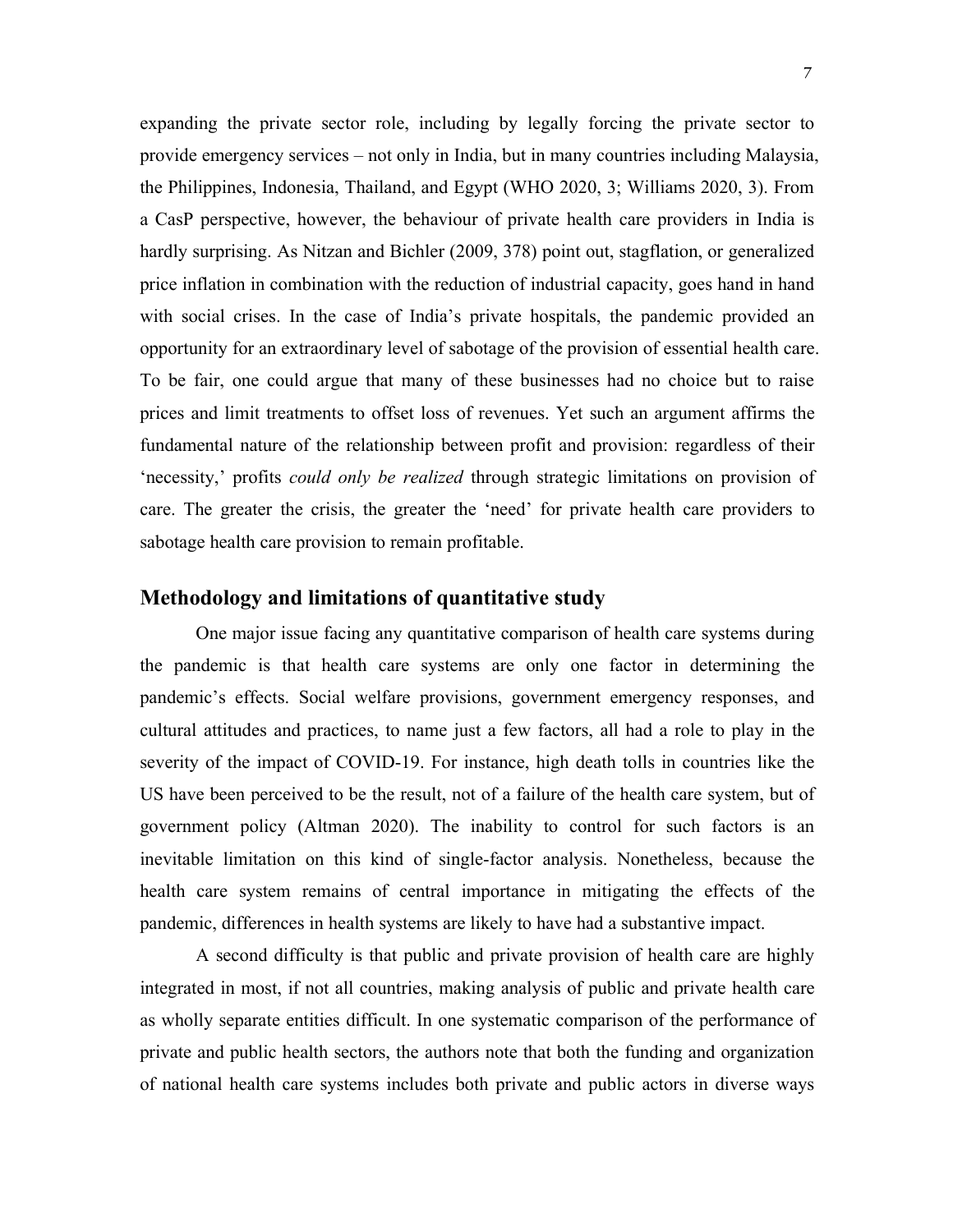making even the definition of what is public and what is private far from straightforward (Basu et al. 2012, 2). A further and related difficulty is that there is little data on the distribution of services and resources between public and private sectors on the country by-country basis needed for this particular study. As a result, and reflecting the limited scope of the study, inferences about the public/private makeup of individual countries will have to be approximate. Mackintosh et al. (2016, 2) provides three metrics for determining the makeup of a mixed system: "the extent and pattern of private finance within health-care expenditure as a whole (demand side); the scale and level of the private sector enterprises in health care, indicated by their weight in the use of ambulatory and primary, and clinic-based and secondary, care (supply side); and the accessibility of the public sector, proxied by the extent to which the public provision relies on fees (commercialisation)." Due its limited scope, and the accessibility of data on private health finance, this paper uses the first metric for quantitative analysis.

In addition, past studies comparing private and public provision of health care often focus narrowly on *either* quality-of-care metrics *or* efficiency, without directly addressing the connections between the two and how these relate to overall health. In particular, focusing on the quality of care within one type of service says little about how such conditions affect broader health outcomes. For instance, private health care services might in some instances provide higher quality care, but because access is limited to those who can afford it, there is no way to measure the overall adverse health effects of this exclusion. In a meta-analysis of 80 studies, Berendes et al.(2011, 4) found that private sector care in low- and middle-income countries scored substantially higher than the public sector on drug availability. However, they did not consider how greater drug availability might also reflect greater inequities in drug access. If drug availability is maintained at high prices, then the greater availability of those drugs in private facilities does not necessarily translate to better health outcomes for the wider population.

On the other side, studies measuring the efficiency of health care providers often fail to sufficiently relate efficiency to better health. For example, one framework that is commonly used in the hospital sector, data envelopment analysis (DEA), measures efficiency simply as the ratio of inputs to outputs of a given provider (Tiemann and Schreyögg 2009, 120). Inputs refer to costs like labour and supplies, while output refers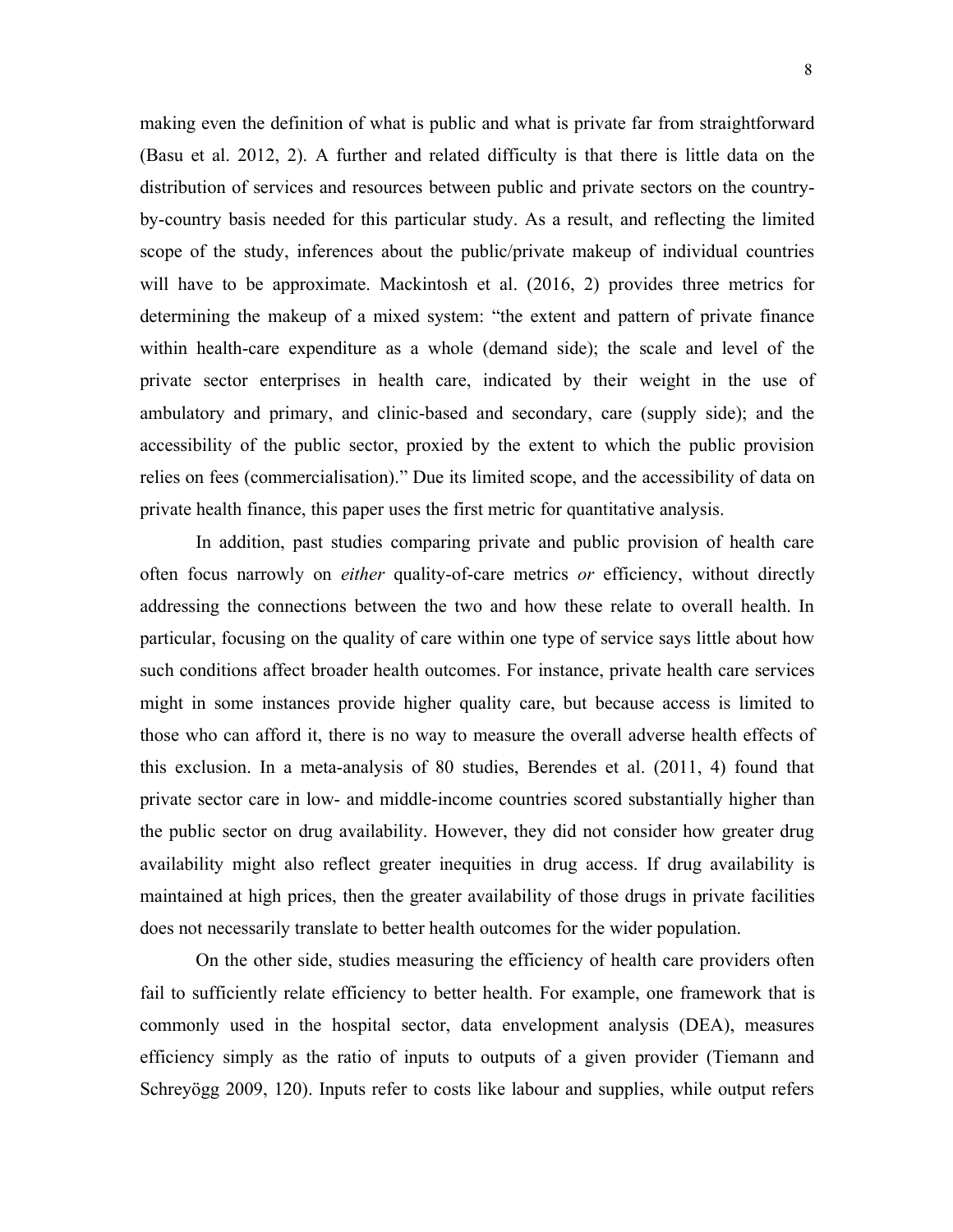to a technical factor like the number of patients served or the length of patient stays. This kind of simple technical efficiency says little about the quality of care or actual health outcomes, and indeed, there appears to be a trade-off between efficiency and quality of care. Tiemann and Schreyögg (2009, 119) cite several studies which found that efficiency measured in this way is positively correlated with inpatient mortality. In their own study, Tiemann and Schreyögg 'avoid' this issue by using "average mortality rates per year in each hospital" to "adjust for variations in the quality of care between hospitals" (120). However, by *controlling* for quality of care, they still manage to remove it from their equations, detaching the gains of cost-efficiency from any understanding of whether or not health outcomes were improved or impaired.

In order to compare efficiency – conceived in this paper as the connection between cost *and* health outcomes – between private and public sector health care, this paper takes a two-step approach. First, using the measure of the distribution of public and private domestic health expenditure, countries were divided into two groups: those with higher public funding of health care, and those with higher private funding. While private expenditure does not necessarily denote private ownership of health care services, this division is intended to approximate the division between those countries in which government plays a strong role in directing and funding health care, from those in which the population must rely to a much greater extent on the private sector. While somewhat speculative, there is evidence that this is at least approximately the case. For instance, Basu et al. (2012, 9) note that a study in China found that the privatization of health services led to a significant increase in out-of-pocket expenditure. Moreover, while some government-run health services also rely on out-of-pocket expenditure, as in Armenia, such an approach often exists alongside a large private health sector (Torosyan, Romoniuk, and Krajewski-Suida 2007, 189). Finally, private spending captures an important aspect of private health care – private insurance. As financial intermediaries, private health insurance providers are key gatekeepers, not only of access to health care, but of financing for the operations of health care providers themselves. As Mackintosh et al.  $(2016, 2)$  state, "The extent of each type of private finance is a proxy indicator of the characteristics of the private supply sector, since private insurance generally funds larger licensed private providers, whereas much out-of-pocket spending funds smaller scale,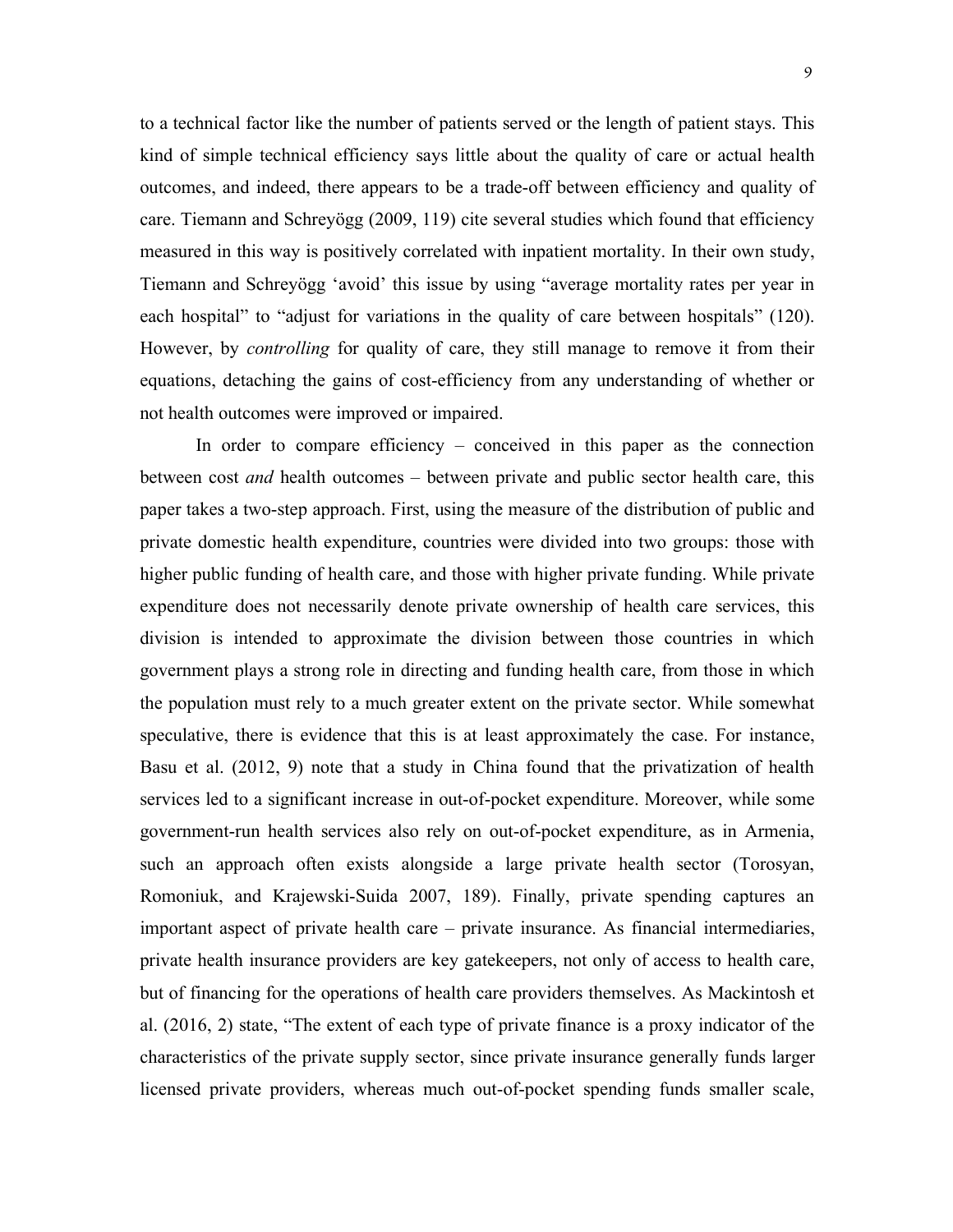often unlicensed, provision." On the other hand, they also note that "out-of-pocket spending also includes fees for public services and medicine purchases" (2-3). In sum, though there are many links between private spending and reliance on the private health care sector, the approximation of one for the other must be considered tentative and exploratory. In the second step, the statistical correlation between overall health expenditure prior to the pandemic and cumulative COVID-19 deaths within each group of countries was measured. This measurement is intended to measure the cost-efficiency of private and public-led health care systems in terms of outcome – namely, in terms of the severity of the COVID-19 pandemic.

#### **The data**

The data is gathered from two sources. The COVID-19 data is from John Hopkins University, which has aggregated a number of sources together to track COVID-19 globally, accessed from the 91-DIVOC Project. The health expenditure data isfrom the World Bank Open Data Project. To control for population size and wealth, both data sets are normalized by population and results: the death rate is per 100,000 people; total health expenditure is measured as a percentage of Gross Domestic Product (GDP); and private and public domestic health care expenditure are measured as a percentage of total health expenditure. Health expenditure data is from 2018, the most recent year available.

I chose death rate normalized by population over case-fatality – the other primary measure of COVID-19 impacts – for three reasons. First, while the case-fatality rate reflects one measure of the deadliness of the pandemic, the death count gives a broader sense of the severity of the outbreak, because a country could have a high mortality rate with relatively few total cases. Second, the case-fatality rate data is not cumulative, and can fluctuate quite dramatically over time. These fluctuations have many causes, including data collection irregularities. Countries that had early outbreaks had extremely high case-fatality rates which later dropped. Therefore, it is difficult, if not impossible, to know which case-fatality rate accurately reflects the 'true' deadliness of the pandemic in a given country. Finally, there is the issue of "potential biases in reporting fatalities and the number of infections" (Ozkan et al. 2021,2). In their cross-country COVID-19 study, Ozkan et al. (2021, 2) prefer case-fatality to number of deaths because the measure "is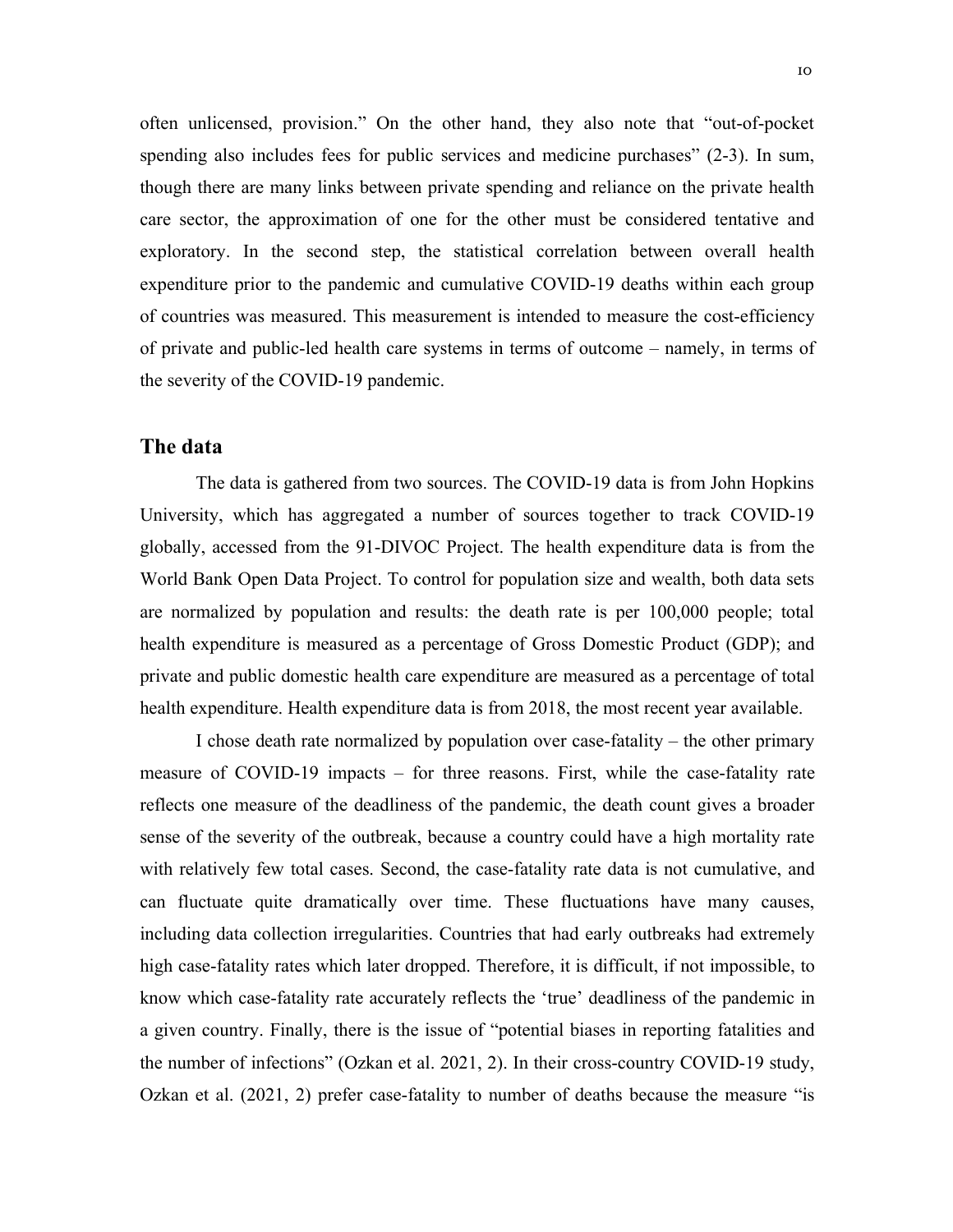[more] likely to moderate this bias given both the numerator and the denominator are likely to be lower than their true unobserved values." However, this only holds true if both death and case counts are lower by a similar amount, and across all countries in the study, neither of which is known. On the other hand, even if it does hold, the fact that the study is analyzing the correlation *between* different country data obviates the need for accurate *absolute* levels, whether the measure is case-fatality or overall death. It merely requires that the bias does not vary too much between countries. Thus, on the principle of Occam's razor, I use the simpler measure of cumulative deaths.

The date from which I chose to measure the cumulative death rate was December 31, 2020 – mid-way through the first major *global* peak of the pandemic. I chose this date because it was late enough that the pandemic had spread to a suitably large number of countries for comparison, but still early enough that the data would reflect accurately the performance of the already existing health systems (i.e., a snapshot unlikely to be substantially affected by governments' emergency funding responses to the crisis).

There are a few other considerations worth noting. Countries were removed from the dataset for one of two reasons: because they were missing either death data or health expenditure data, or because they relied on more than 10% health funding from external (i.e., non-domestic) sources. Finally, I removed 4 outliers: the U.S., Sierra Leone, and Monaco for outlying total health expenditure; and Peru, for an outlying death count. The resulting sample size of the study was 115 countries.

#### **Results**

In figures 1 and 2, the x-axis denotes total health care expenditure as a percentage of GDP, while the y-axis denotes cumulative COVID-19 deaths per 100,000 people. Figure 1 shows the countries in which private spending is more than 50% of total health expenditure, while figure 2 shows the countries in which private spending is less than 50%. In figure 1, there is a very high positive correlation between health spending and COVID-19 deaths, while in figure 2 there is little or no correlation. Table 1 shows three additional disaggregate measures which break down the role of out-of-pocket and other private expenditure. In each, the same pattern emerges, suggesting that once private spending, whether out-of-pocket or otherwise, becomes the main source of health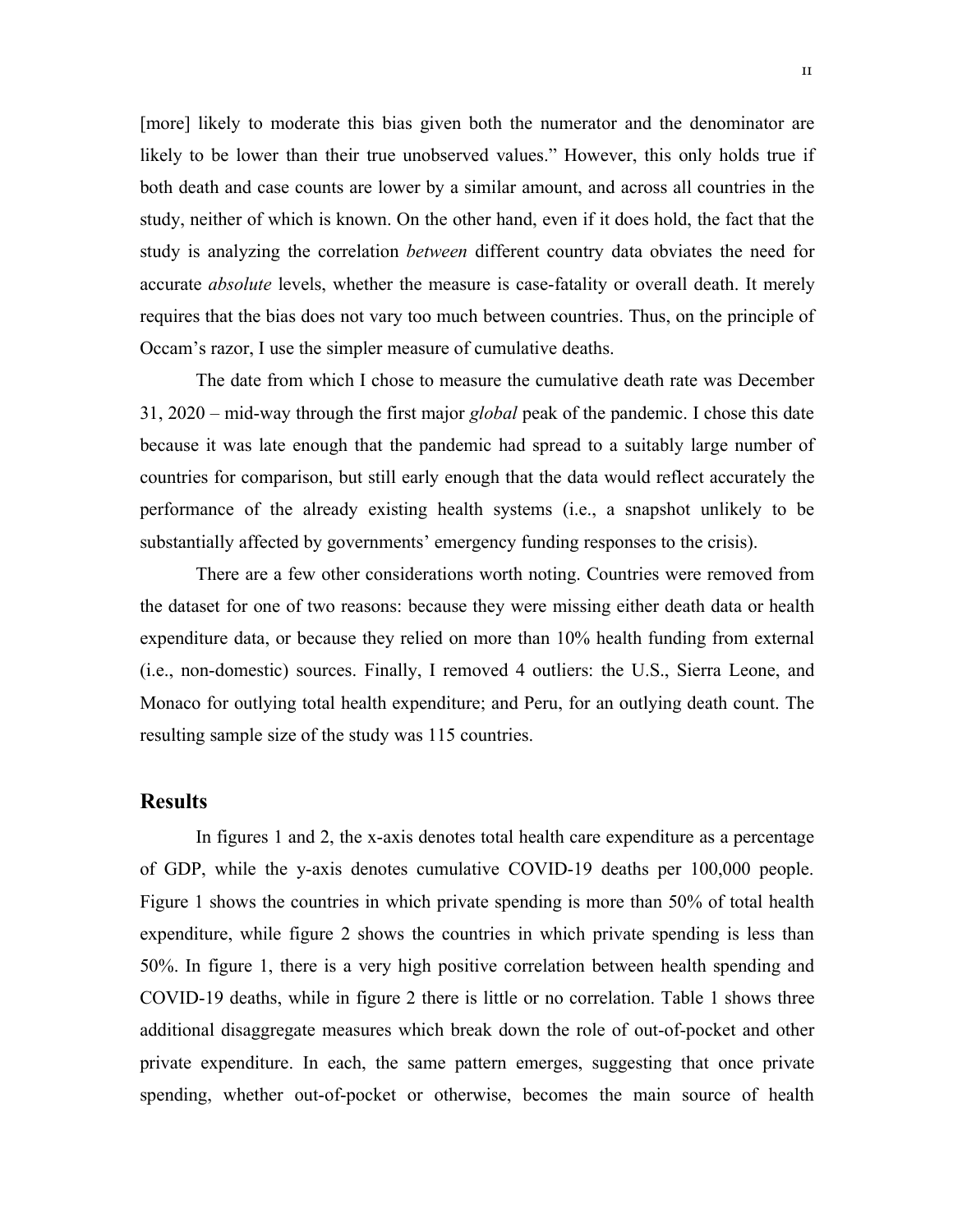expenditure, higher overall expenditure become a predictor of worse COVID-19 outbreaks (note that the health expenditure data is from 2018).



#### **Figure 1: countries in which domestic private health care expenditure is higher than public health care expenditure**

NOTE: The x-axis denotes total healthcare expenditure as a percentage of the country's GDP. The y-axis denotes COVID-19 deaths normalized by population as deaths per 100,000. The trendline was created using MS Excel's linear trendline tool. Health expenditure data is from 2018, while deaths are as of December 31, 2020.

Source: COVID-19 data is from Johns Hopkins University CSSE COVID-19 tracking project. Health expenditure data is from World Bank Open Data.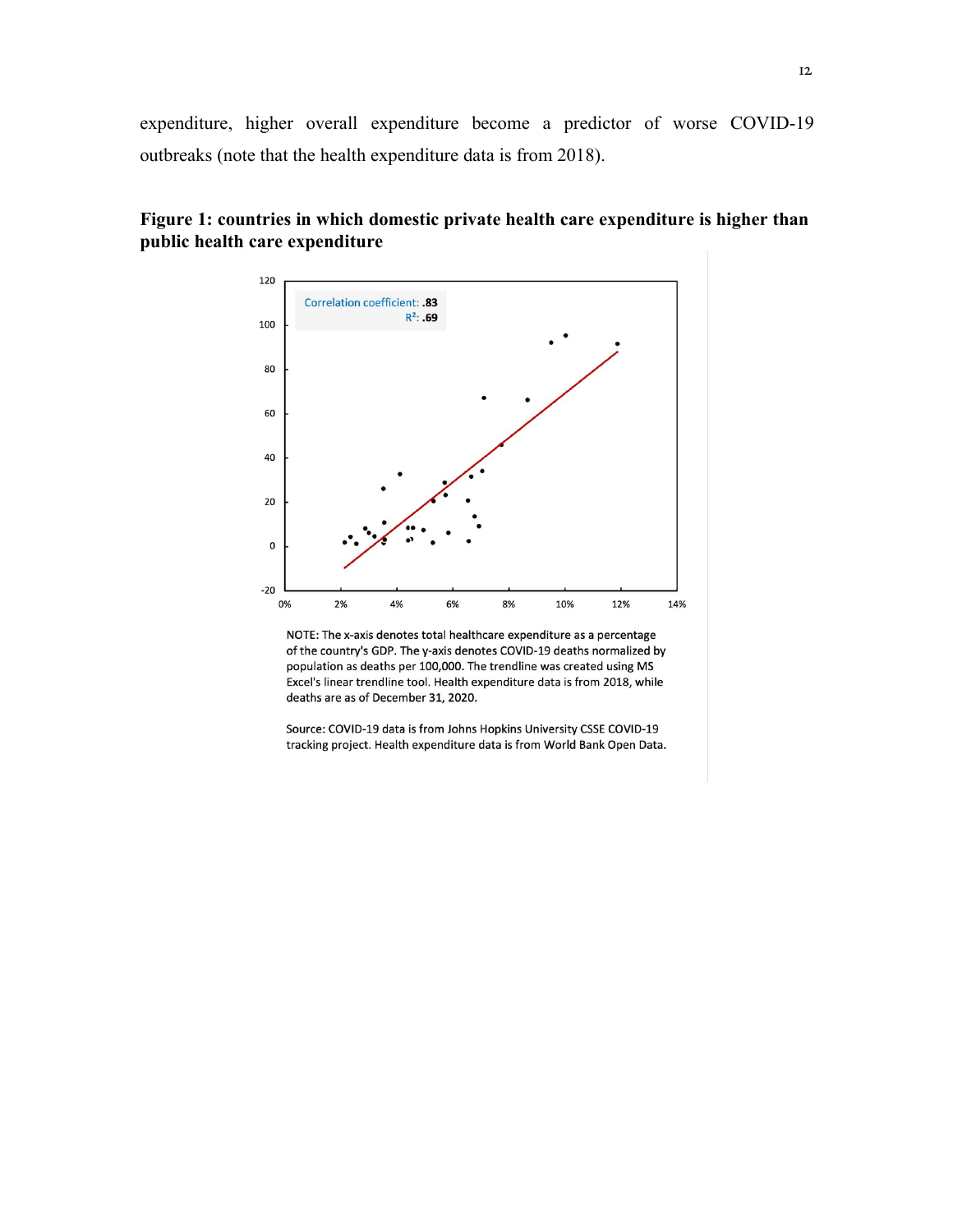

NOTE: The x-axis denotes total healthcare expenditure as a percentage of the country's GDP. The y-axis denotes COVID-19 deaths normalized by population as deaths per 100,000. The trendline was created using MS Excel's linear trendline tool. Health expenditure data is from 2018, while deaths are as of December 31, 2020.

Source: COVID-19 data is from Johns Hopkins University CSSE COVID-19 tracking project. Health expenditure data is from World Bank Open Data.

| Table 1. Statistical correlations between COVID-19 deaths, normalized by Correlation         |             | $\mathbf{R}^2$ |
|----------------------------------------------------------------------------------------------|-------------|----------------|
| population and health expenditure as a percentage of GDP                                     | coefficient |                |
| Countries for which out-of-pocket expenditure exceeded                                       | 0.78        | 0.61           |
| 50% of total health expenditure                                                              |             |                |
| Countries for which out-of-pocket expenditure did not                                        | 0.33        | 0.11           |
| exceed 50% of total health expenditure                                                       |             |                |
|                                                                                              |             |                |
| Countries<br>for which other private (i.e., non-out-of-pocket)                               | 0.72        | 0.52           |
| expenditure exceeded 15% of total health expenditure                                         |             |                |
| Countries for which other private (i.e., non-out-of-pocket) expenditure did                  | 0.36        | 0.13           |
| not exceed 15% of total health expenditure                                                   |             |                |
|                                                                                              |             |                |
| Countries for which the ratio of other private (i.e., non-out-of-pocket) expenditure to 0.77 |             | 0.60           |
| government expenditure was greater than 20% (see figure 3)                                   |             |                |
| Countries for which the ratio of other private (i.e., non-out-of-pocket) expenditure to 0.27 |             | 0.08           |
| government expenditure was less than $20\%$ (see figure 4)                                   |             |                |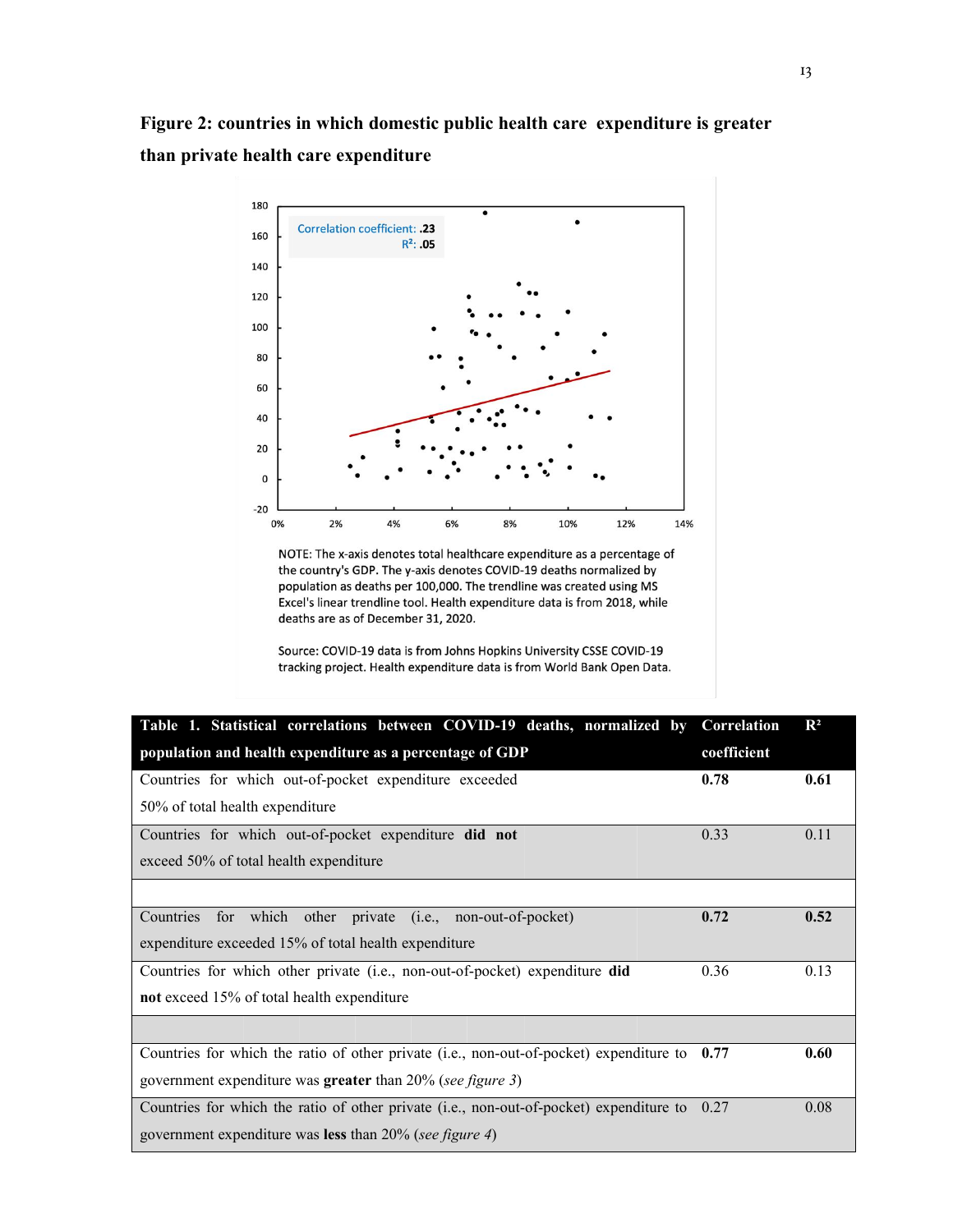Figures 3 and 4 show the third disaggregated grouping from table  $1 -$  countries grouped by the ratio of non-out-of-pocket private expenditure to public expenditure. This way of grouping countries may get closest to approximating relative private health care provision because private insurance is the most significant portion of "other" private expenditure. In the US for instance, 82.5% of non-out-of-pocket private expenditure come from private insurers (CMS Financial Report 2021, 2). As noted by Mackintosh et al. (2016, 2), this should indicate the general proportion of private health care supply (note that the overall level is not important, only the accuracy of the general division of countries into those with health care systems more or less dominated by the private sector).

### **Figure 3: countries in which the ratio of private, non-out-of-pocket private expenditure to public expenditure is higher than 20%**



NOTE: The x-axis denotes total healthcare expenditure as a percentage of the country's GDP. The y-axis denotes COVID-19 deaths normalized by population as deaths per 100,000. The trendline was created using MS Excel's linear trendline tool. Health expenditure data is from 2018, while deaths are as of December 31, 2020.

Source: COVID-19 data is from Johns Hopkins University CSSE COVID-19 tracking project. Health expenditure data is from World Bank Open Data.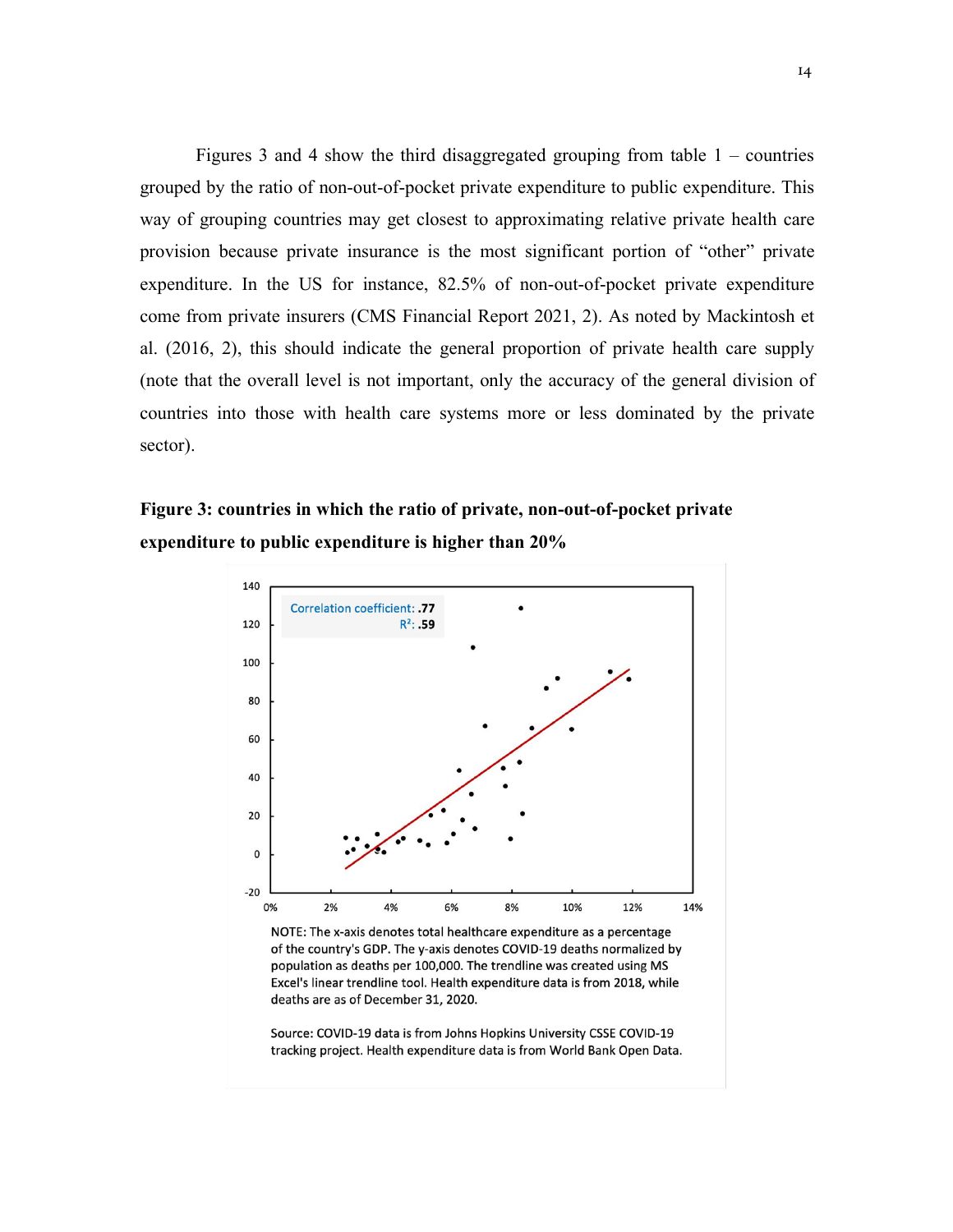

Source: COVID-19 data is from Johns Hopkins University CSSE COVID-19 tracking project. Health expenditure data is from World Bank Open Data.

Figures 3 and 4 show similar correlations to figures 1 and 2, reinforcing the original results. In addition, the set of countries in which the ratio of private non-out-of pocket spending to public spending is above 20% includes a larger number of highincome countries. This suggests that the correlation holds outside of low- and middleincome countries.

Even when COVID-19 death data is measured from a later date (September 19, 2021) for comparison, the correlation between deaths and overall health expenditure remains strongly positive. For instance, among countries in which private health expenditure exceeds 50% of total health spending, the correlation is .67. Among countries in which the ratio of non-out-of-pocket expenditure to public expenditure is higher than 20%, the correlation is .74. For the opposite groups of countries, the correlations are .26 and .22, respectively.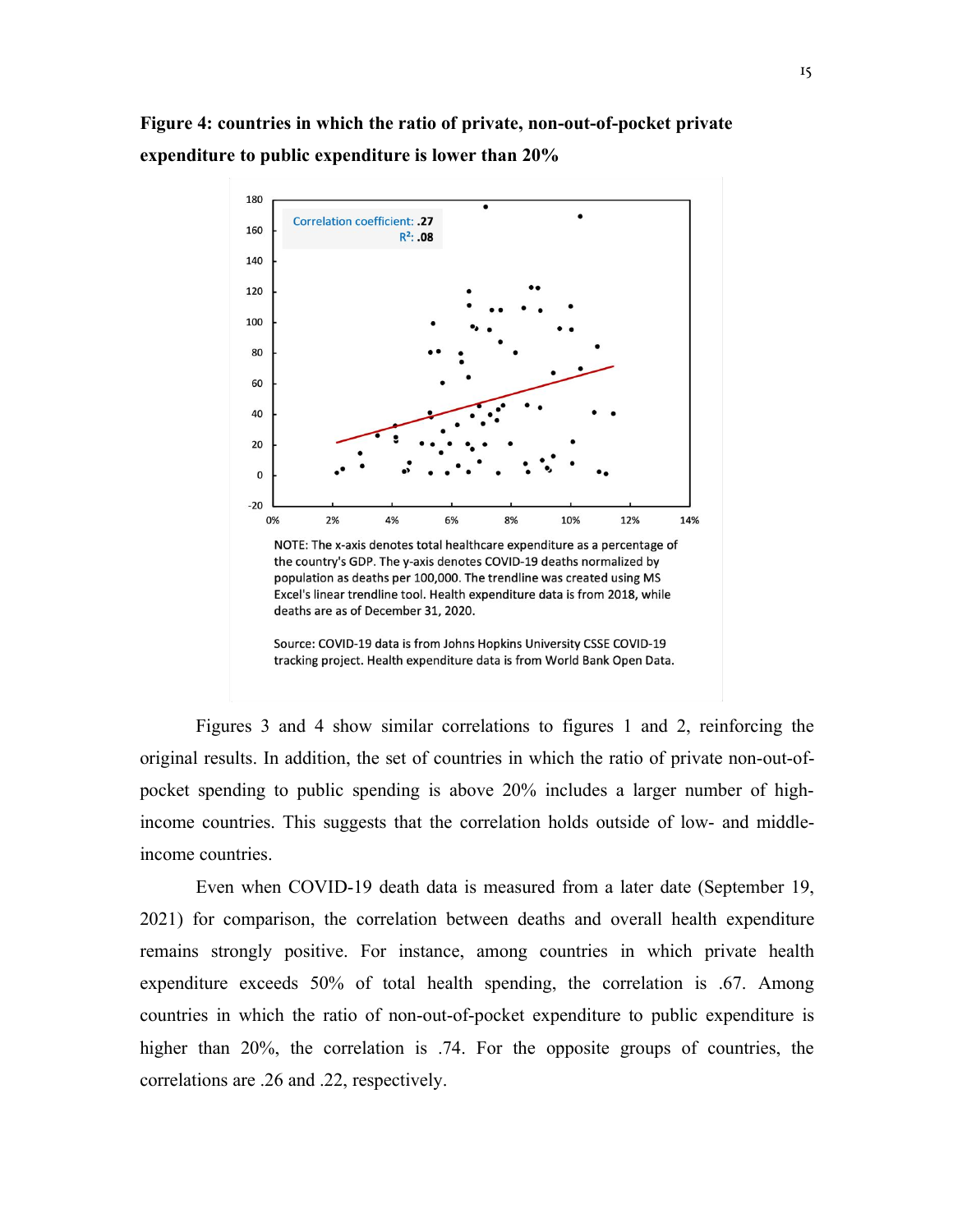The results also show weak or no correlation between overall health spending and COVID-19 deaths amongst countries with proportionately high public sector health care expenditure. This could be because, all things remaining the same, strong government control over health care limited the impact of health care spending levels on the pandemic's severity. It could also mean that government-dominated health care sector provision exhibits more varied levels of efficiency. Here, further study is needed to draw any solid conclusions. One starting point might be using a more detailed taxonomy of mixed health care systems in which to group countries, such as that articulated in Mackintosh et al. (2016, 3).

In sum, the tight correlation between spending and COVID-19 deaths in private payer dominated countries suggests that private health care is neither 'more efficient' *nor* provides better health outcomes, at least in the context of a public health emergency. The results of this study are far from conclusive, particularly because the relationship between private health expenditure and the size of a country's private health care sector is still speculative. If we grant this assumption, however, this result conforms to an understanding of private health care provision based on a CasP perspective. As private control over health care increases, there is a corresponding increase in the portion of overall health expenditure representing profit. If profit is a *negative* quantity, representing not provision of health care but its strategic limitation, then in the countries in which private control has reached a certain level of dominance, health expenditure will increasingly correlate with limitations on health care (in the more or less subtle ways described in section two). From this view, the positive correlation between COVID-19 deaths and health care expenditure reflects two empirical expressions of the same process: the increasing control of business interests over a country's health care system.

Even if we don't grant a connection between the size of the private health sector and the proportion of private expenditure, the data also runs against the second argument made by private health care proponents, that forcing health care users to shoulder a greater portion of the costs of health care will result in more efficient use of resources. As table 1 shows, the high positive correlation between higher expenditure and higher COVID-19 deaths remains even when out-of-pocket expenditure are disaggregated.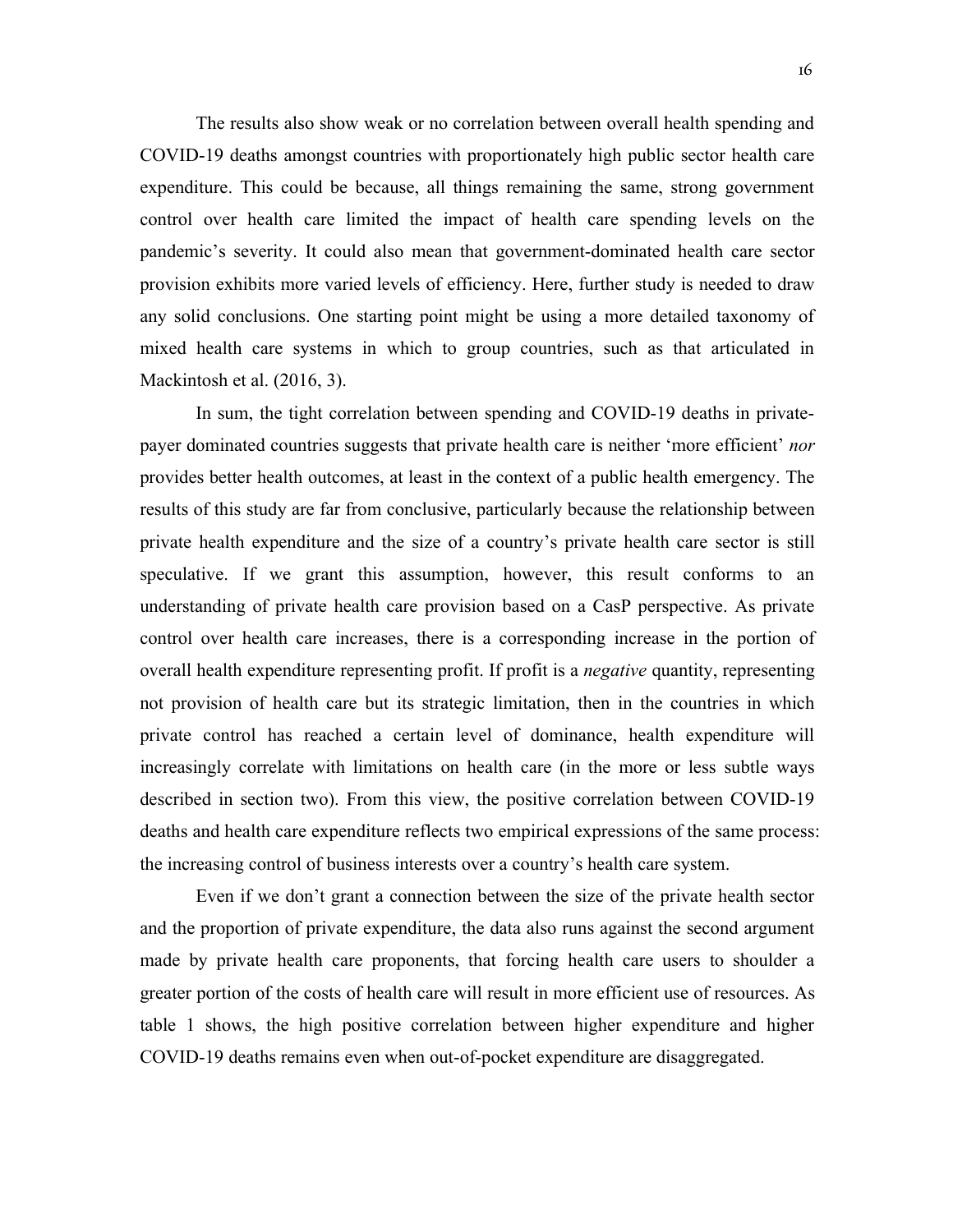#### **Conclusion**

The relationship between expenditure and outcomes in private and public health care is no doubt complex. Because of this complexity, accurate and nuanced information about the interaction of public and private sector health care should be a top priority for researchers, governments, and international organizations. Unfortunately, there is still very little data on private health care sector involvement in health care, particularly in low- and middle-income countries. In addition, the interaction between health care systems and larger institutions of power needs to be examined outside of the common framework of high-, low-, and middle-income countries. As of this writing, total COVID-19 deaths per 100,000 in the EU remain almost twice that of the global average (Fagen- Ulmschneider 2021). Moreover, wealthy countries with a high ratio of private spending to public spending, including France, the Netherlands, Switzerland, and the US, allhave high overall health care expenditure *and* high death rates. This suggests that the study of the interaction between public and private health care, health care spending and health outcomes should not be confined to Global North/South conceptual divisions. While this paper produced only tentative results, the evidence gathered points to a conflict of interest in private health care between profit and public health. As the pandemic has tragically revealed, the cost of this conflict, whether counted in dollars or lives, is unsustainable.

#### **References**

- Altman, Drew. 2020. "Understanding the US Failure on coronavirus." *British Medical Journal* 370. https://doi-org.ezproxy.library.yorku.ca/10.1136/bmj.m3417.
- Basu, Sanjay, Jason Andrews, Sandeep Kishore, Rajesh Panjabi, and David Stuckler. 2012. "Comparative Performance of Private and Public Healthcare systems in Low and Middle-Income Countries: A Systemic Review. *PLoS Medicine* 9, no. 6. https://doi-org.ezproxy.library.yorku.ca/10.1371/journal.pmed.1001244.
- Berendes, Sima, Peter Heywood, Sandy Oliver, and Paul Garner. 2011. "Quality of Private and Public Ambulatory Health Care in Low and Middle Income Countries: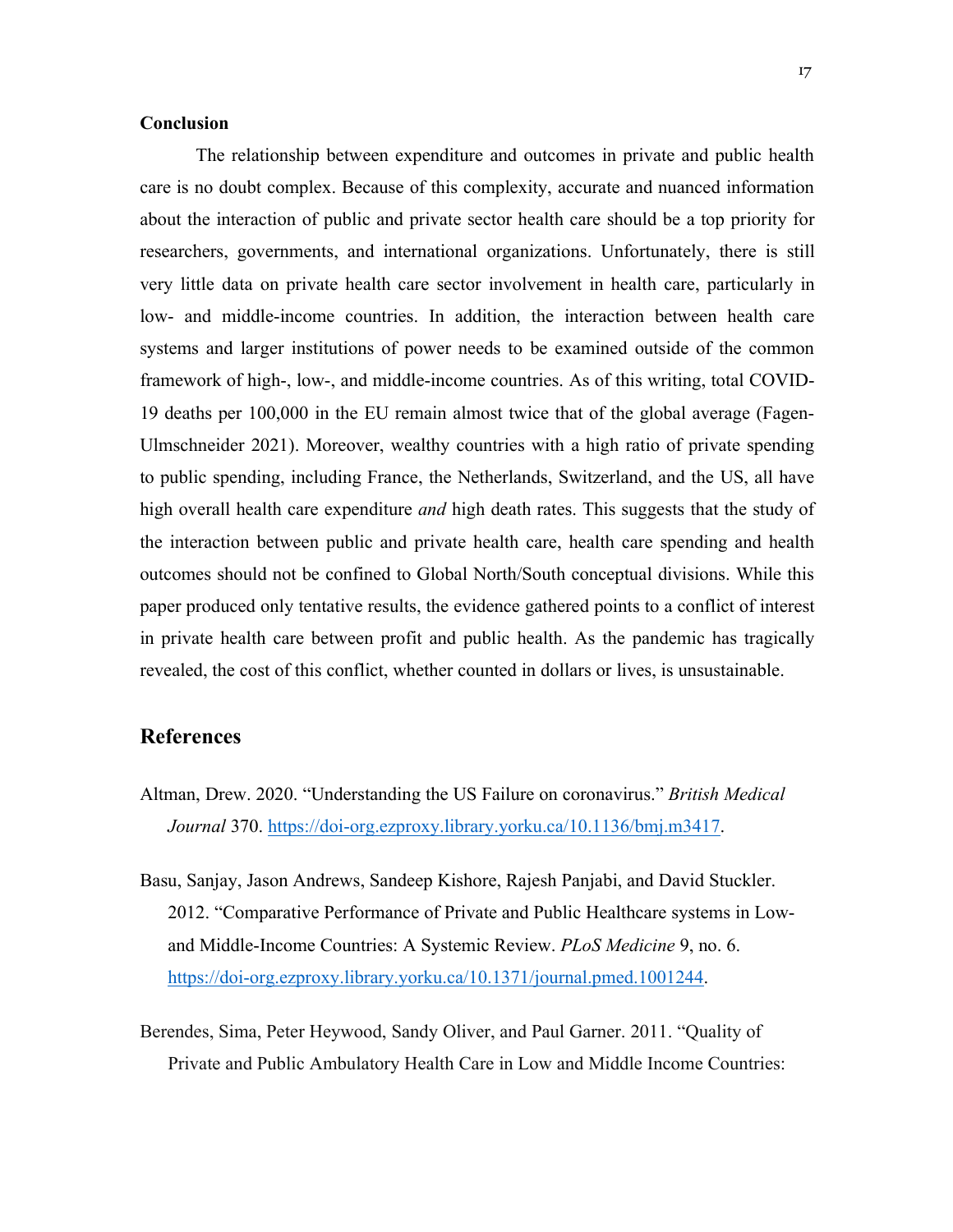Systematic Review of Comparative Studies. *PLoS Medicine* 8, no.4. https://doi org.ezproxy.library.yorku.ca/10.1371/journal.pmed.1000433.

- Buzelli, Maria Luisa, and Tammy Boyce. 2021. "The Privatization of the Italian National Health System and its Impact on Health Emergency Preparedness and Response: The COVID-19 Case." *International Journal of Health* 51, no. 4: 501-508. https://doi org.ezproxy.library.yorku.ca/10.1177%2F00207314211024900.
- Capretta, James, and Kevin Dayaratna. 2013. "Compelling Evidence Makes the Case for a Market-Driven Health Care System." The Heritage Foundation. Accessed November 26, 2021. https://www.heritage.org/health-care-reform/report/compelling evidence-makes-the-case-market-driven-health-care-system.
- Centers for Medicare and Medicaid Services. 2021. *CMS Financial Report for Fiscal Year 2021*. https://www.cms.gov/files/document/cms-financial-report-fiscal-year- 2021.pdf.
- Challinor, Ashley. 2016. "Transformation through value and innovation." Ontario Chamber of Commerce. https://books.scholarsportal.info/en/read?id=/ ebooks/ebooks0/gibson\_cppc- chrc/2016-05-25/1/10049515.
- Fagen-Ulmschneider, Wade. 2021. 91-DIVOC Project. Accessed November 29.<br>https://91-divoc.com/pages/covid-visualization/.
- Gerdtham, Ulf, Jes Søgaard, Fredrik Andersson,and Bengt Jönsson. 1992. "An econometric analysis of health care expenditure: A cross-section study of the OECD countries." *Journal of Health Economics* 11, no.1 (May): 63-84. https://doi org.ezproxy.library.yorku.ca/10.1016/0167-6296(92)90025-V.
- Hellowell, Mark. 2020. "Covid-19 and the collapse of the private health sector: a threat to countries' response efforts and the future of health systems strengthening?" Global Health Policy Unit. Accessed November 26, 2021. https://ghpu.sps.ed.ac.uk/covid-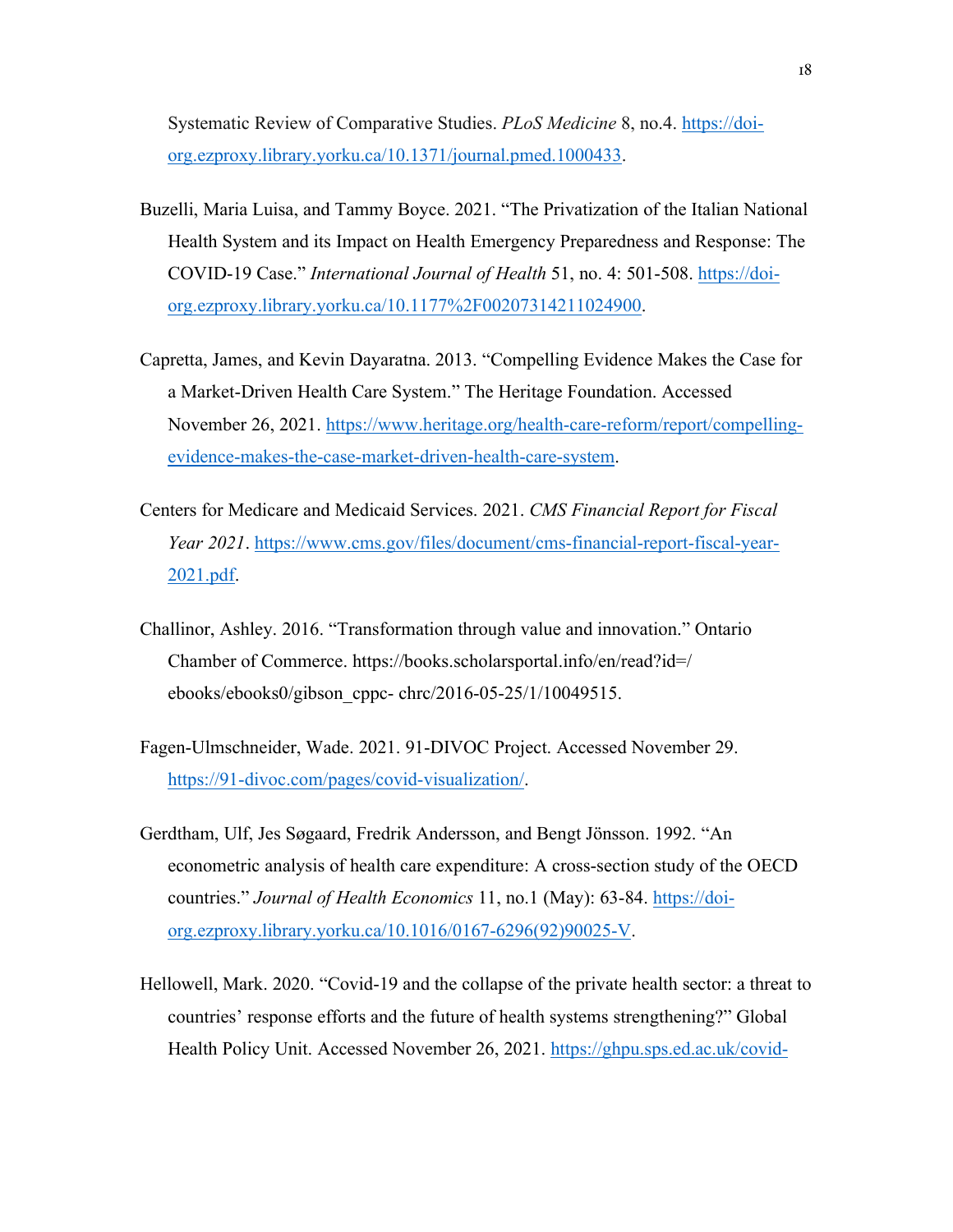19-and-the-collapse-of-the-private-health-sector-a-threat-to-countries-response efforts-and-the-future-of-health-systems-strengthening/.

- Mackintosh, Maureen, Amoc Channon, Anup Karan, Sakthivel Selvaraj, Eleonora Cavagnero, and Hongwen Zhao. 2016. "What is the private sector? Understanding private provision in the health systems of low-income and middle-income countries." *The Lancet* 388, no.10044 (August): 596-605. http://dx.doi.org/10.1016/S0140- 6736(16)00342-1.
- Nitzan, Jonathan, and Shimshon Bichler. 2009. *Capital as Power. A Study of Order and Creorder*. RIPE Series in Global Political Economy*.* New York and London: Routledge.
- Nix, Kathryn, and Alyene Senger. "The Promise of Consumer-Directed Health Plans: Studies Show Success at Reducing Costs and Maintaining Quality." The Heritage Foundation. Accessed November 26, 2021. https://www.heritage.org/node/12272/print-display.
- Oksan, Aydin, Gulcin Oksan, Abdullah Yalaman, Yilmaz Yildiz. 2021. "Climate risk, culture and the Covid-19 mortality:A cross-country analysis." *World Development* 141 (January). https://doi.org/10.1016/j.worlddev.2021.105412.
- Plagg, Barbara, Guiliano Piccoliori, Jörg Oschmann,Adolf Engl, and Klaus Eisendle. "Primary Health Care and Hospital Management During COVID-19: Lessons from Lombardy." *Risk Management and Healthcare Policy* 14: 3987-3992. https://doi org.ezproxy.library.yorku.ca/10.2147/RMHP.S315880.
- Rosenthal, Gerald, and William Newbrander. 1996. "Public Policy and Private Sector Provision of Health Services." *International Journal of Health Planning and Management* 11, no. 3: 203-216. https://doi org.ezproxy.library.yorku.ca/10.1002/(SICI)1099-1751(199607)11:3%3C203::AID- HPM432%3E3.0.CO;2-0.